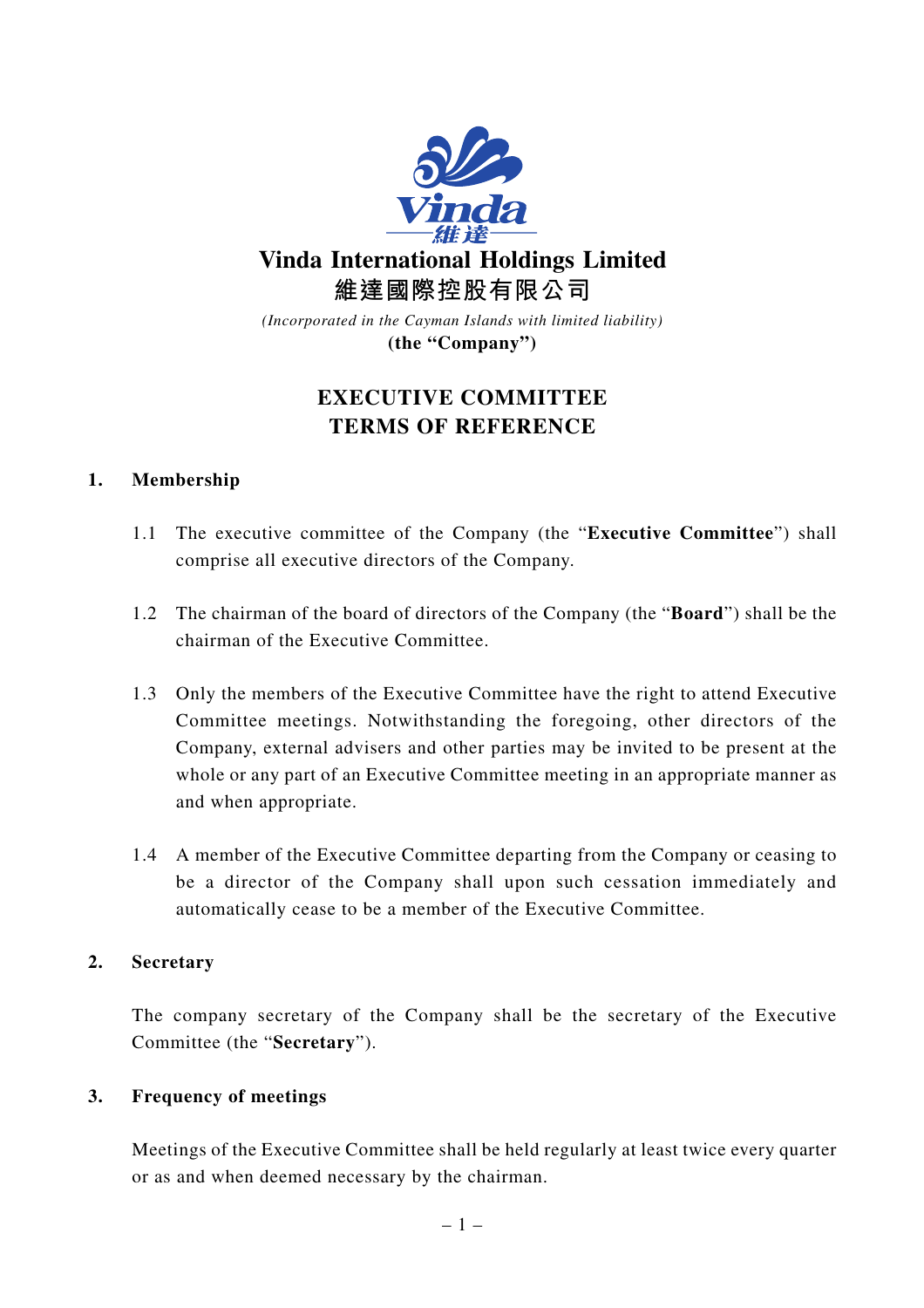# **4. Notices of meetings**

- 4.1 Unless otherwise agreed by all the Executive Committee members, a meeting of the Executive Committee shall be called with at least three days' prior notice specifying the date, time and venue/method of the meeting.
- 4.2 A member of the Executive Committee may at any time request the Secretary to summon a meeting of the Executive Committee. Notice shall be given to each member of the Executive Committee orally in person or in writing or by telephone or by facsimile or electronic transmission at the telephone number or facsimile number or address or e-mail address from time to time notified to the Secretary by such member of the Executive Committee or by such other means as the members may from time to time determine. Any notice given orally shall be confirmed in writing.
- 4.3 Executive Committee meetings shall be convened by the Secretary.
- 4.4 Unless waived by all members of the Executive Committee, an agenda of the matters to be discussed shall be sent to each member of the Executive Committee at least three days before the date of the meeting. Meeting documents including such meeting agenda shall be sent to the members of the Executive Committee and other appropriate attendees at the same time.

# **5. Proceedings of meetings**

- 5.1 The quorum of an Executive Committee meeting shall be two members. Executive Committee meetings duly convened with the necessary quorum present shall have the power to exercise all or any authorities, powers and discretion granted to or exercisable by the Executive Committee. A meeting chairman should be elected if the Executive Committee chairman cannot attend the meeting.
- 5.2 Members of the Executive Committee may participate in a meeting of the Executive Committee by means of a conference telephone or other communications equipment through which all persons participating in the meeting can hear each other and participation in a meeting pursuant to this provision shall constitute presence in person at such meeting.
- 5.3 Resolutions proposed at any Executive Committee meeting shall be passed by the majority of the members present at the meeting. In the case of an equality of votes, the chairman of the Executive Committee shall have the casting vote.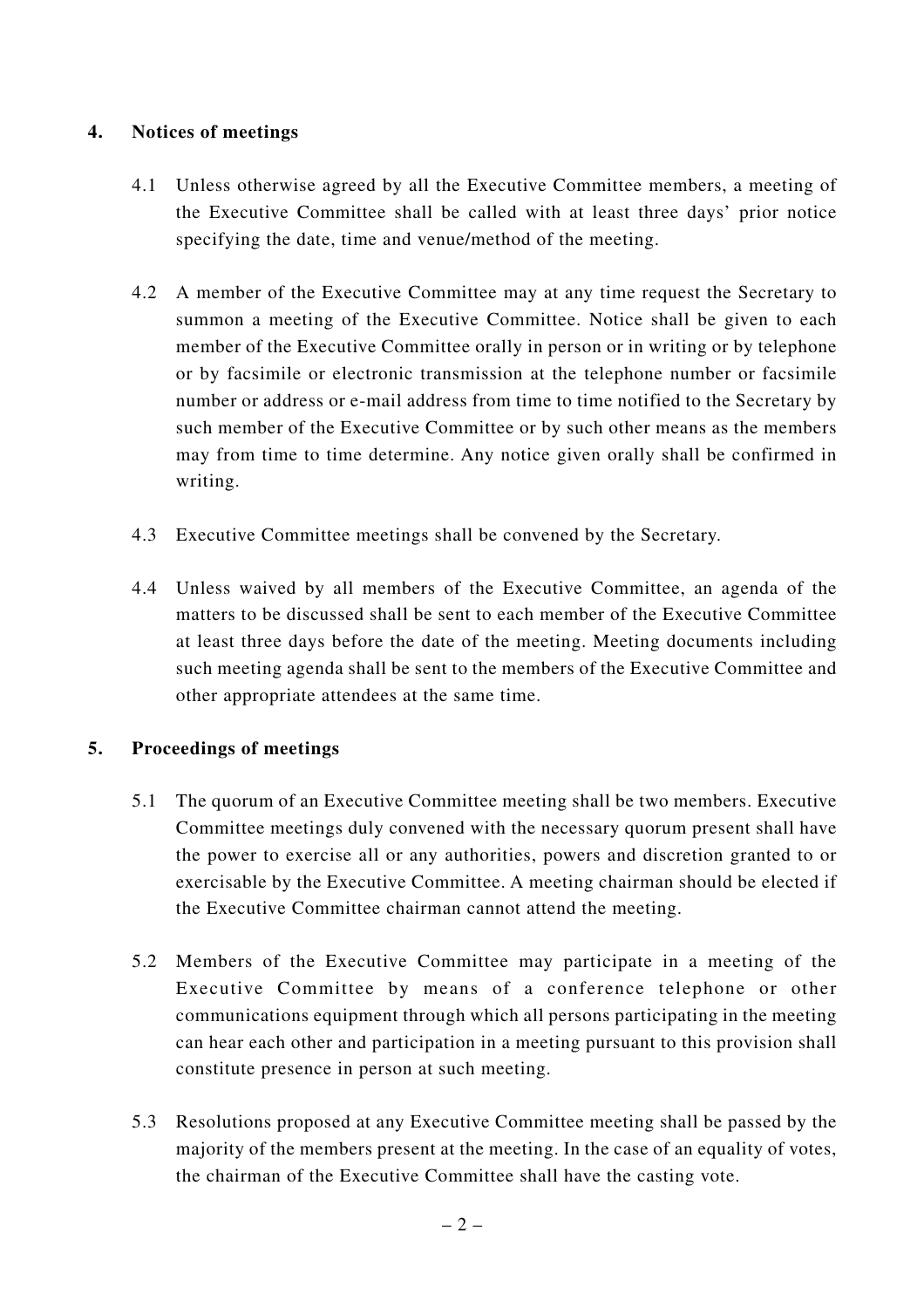### **6. Written resolutions**

Subject to the Rules Governing the Listing of Securities on The Stock Exchange of Hong Kong Limited as amended from time to time (the "**Listing Rules**") and the articles of association of the Company, resolutions of the Executive Committee may be passed by all members of the Executive Committee in writing.

#### **7. Authorities**

The Executive Committee is authorised by the Board to review and approve any matter under these Terms of Reference.

#### **8. Responsibilities and duties**

The responsibilities and duties of the Executive Committee include the following:

- (a) to develop the Company's strategy and make recommendations to the Board;
- (b) to develop the Company's annual budget and capital expenditure and any amendments thereto and make recommendations to the Board;
- (c) to approve new investment projects of the Company and its subsidiaries' (collectively, the "**Group**") and non-project capital expenditure of the Group of RMB10 million or above within the Group's overall annual CAPEX budget;
- (d) to develop the Company's material business plans and potential mergers and acquisitions with advice of the Strategic Development Committee of the Company and make recommendations to the Board;
- (e) to review and approve the Company's proposals for restructuring and major asset disposal with a net asset value of RMB10 million or above;
- (f) to review and approve all other Company's projects that are relevant to the fulfillment of the strategy as specified by the Board;
- (g) to review and approve the appointment of legal, other professionals and consultants of the Company with annual commitment or total commitment of more than HK\$3 million or where the management thinks appropriate and approve material legal, professional and consultancy fees;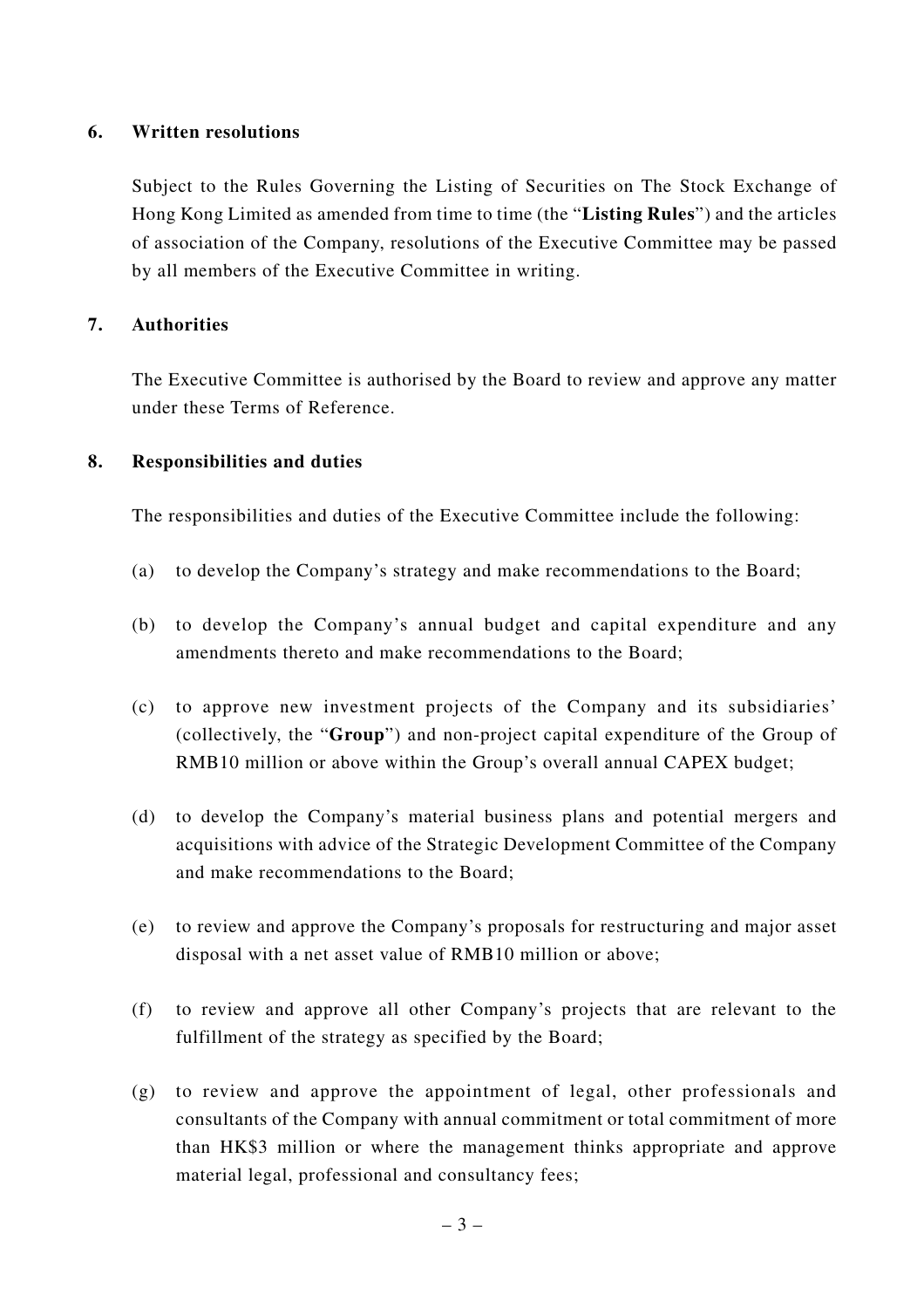- (h) to review and advise on the remuneration for the directors and senior management of the Company and make recommendations to the Remuneration Committee of the Company;
- (i) (i) to review and approve the remuneration for the senior executives of the Group (not being directors and senior management of the Company) with respective basic salary of less than HK\$2.5 million; and (ii) to review and advise on the remuneration for the senior executives of the Group (not being directors and senior management of the Company) with respective basic salary of more than HK\$2.5 million and make recommendations to the Remuneration Committee of the Company;
- (j) to review and approve annual salaries for senior management and senior executives of the Group within the annual budget approved by the Remuneration Committee of the Company;
- (k) to approve the variable compensation payout to the senior management and senior executives of the Group based on the audited company financials on which such variable compensation is based;
- (l) to consider and approve the appointment and dismissal of the senior management with respective basic salary of less than HK\$2.5 million;
- (m) to review and approve major financing proposals and treasury management proposals with the advice of the Risk Management Committee of the Company;
- (n) to review and approve board meeting agenda;
- (o) to review and advise on the agenda of the board committees of the Company;
- (p) to carry out any other duties assigned by the Board from time to time; and
- (q) to report to the Board on its decisions or recommendations, unless there are legal or regulatory restrictions on its ability to do so (such as a restriction on disclosure due to regulatory requirements).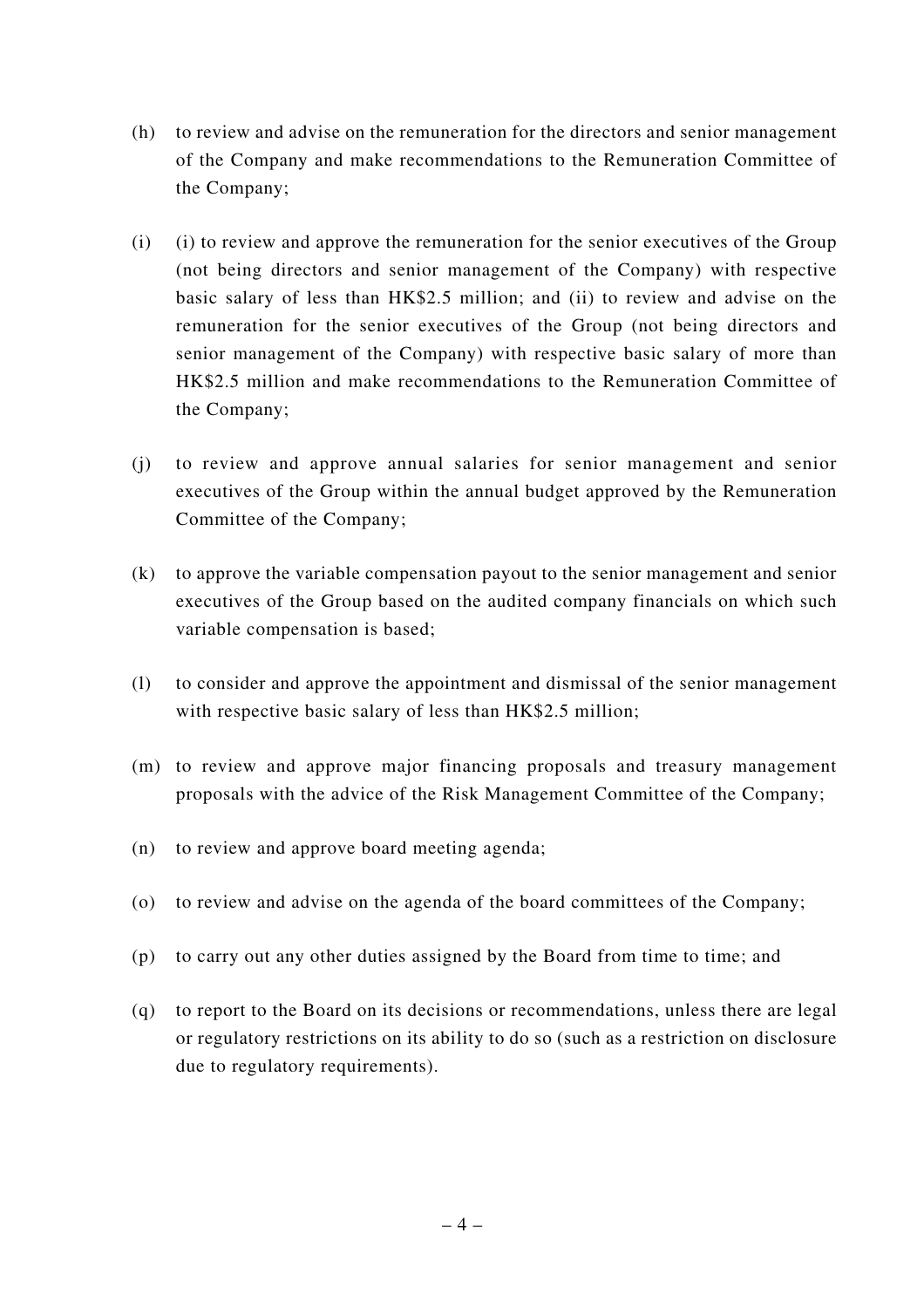### **9 Minutes of meetings**

- 9.1 The Secretary shall record all proceedings and resolutions of all meetings of the Executive Committee, including the names of those attended and present, prepare and keep minutes recording in sufficient detail the matters considered and decisions reached, including any concerns raised by directors or dissenting views expressed.
- 9.2 The Secretary shall circulate the draft and final versions of minutes of meetings and all written resolutions of the Executive Committee to all members of the Executive Committee for their comment and records within reasonable time after the meeting or the passing of the written resolutions.

# **10. Continuing application of the Articles of Association of the Company**

The articles of association of the Company regulating the meetings and proceedings of the Directors so far as the same are applicable and not inconsistent with the provisions of these Terms of Reference shall apply to regulate the meetings and proceedings of the Executive Committee.

#### **11. Powers of the Board**

The Board may, subject to compliance with the articles of association of the Company and the Listing Rules, amend, supplement and revoke these Terms of Reference and/or any resolution passed by the Executive Committee provided that no amendments to or revocation of these Terms of Reference and/or any resolution passed by the Executive Committee shall invalidate any prior act and resolution of the Executive Committee which would have been valid if these Terms of References had not been amended or revoked.

#### **12. General**

The Executive Committee shall have the discretion to, as it deems reasonable and in the interest of the Company, do such things and exercise such powers granted to it in accordance with any rule, direction, and regulation that may from time to time be prescribed by the Board or contained in the constitution of the Company or imposed by the Listing Rules or any applicable law.